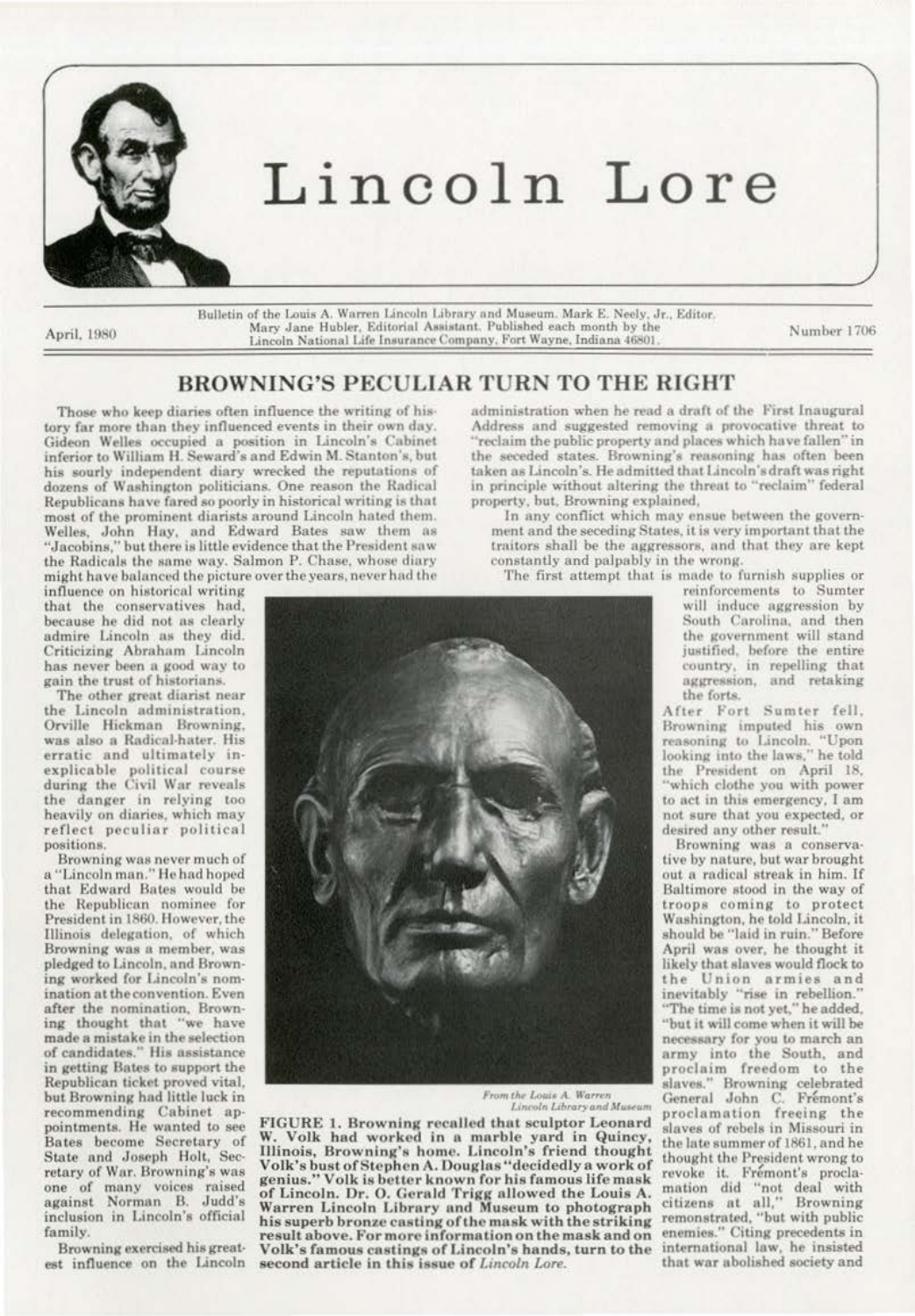gave "liberty to use violence in infinitum." "All their property." Browning said, "is subject to be ... confiscated, and disposed of absolutely and forever by the belligerent power, without any reference whatever to the laws of society.' Lincoln disagreed sharply.

After the death of Senator Stephen A. Douglas in June of 1861, Governor Richard Yates appointed Browning to finish his term. In the Senate, Browning defended the administration's arbitrary arrests and voted for the First Confiscation Act. He voted to emancipate slaves in the District of Columbia.

After April of 1862, Browning turned suddenly to the right. He opposed the Second Confiscation Act and urged Lincoln to veto it. It was a test "whether he [Lincoln] was to control the abolitionists and Radicals or whether they were to control him." He praised Lincoln's letter in answer to Horace Greeley's "Prayer of Twenty Millions" for emancipation, and he bitterly opposed the Emancipation Proclamation that fall. Browning was campaigning for Congressional candidates in Illinois when he heard it had been issued, and he practically stopped in his tracks. He slowed down his campaigning, and he twice pleaded with Lincoln to alter the Proclamation.

There is no explanation for the suddenness of Browning's change. In principle the Emancipation Proclamation was little different from Frémont's proclamation, and Browning had quarreled with Lincoln for revoking that. Lincoln's assault on slavery seemed to be legitimate by the very precedents in international law which Browning had called to Lincoln's attention. The Illinois Senator was disappointed that the President had not appointed him to the United States Supreme Court. He wanted the job so badly that he wrote Lincoln a somewhat embarrassed letter asking for it outright, admitting that it was "an office peculiarly adapted to my tastes." By the spring of 1862, Lincoln still had not filled the position, and many thought Browning was still in the running. Lincoln did not decide to appoint David Davis until July, and Browning had already turned to the right by that time.

Politically, Browning became increasingly disaffected from the administration. There was much doubt by 1864 that he would support Lincoln's reelection. Browning told a friend in September that he had "never . . . been able to persuade myself that he [Lincoln] was big enough for his position." No one knows how he voted in November. Browning's Civil War politics are an enigma to this day.



From the Louis A. Warren<br>Lincoln Library and Museum

FIGURE 2. Orville Hickman Browning remained personally friendly to Lincoln even after their political disagreements. Gustave Koerner, a fellow Illinois Republican, always remembered Browning's "conspicuous . . . ruffled shirt and large cuffs." Their relations were pleasant enough, but Koerner would<br>"have liked him better if he had been a little less conscious of his own superiority.'



From the Louis A. Warren Lincoln Library and Museum

 $\overline{2}$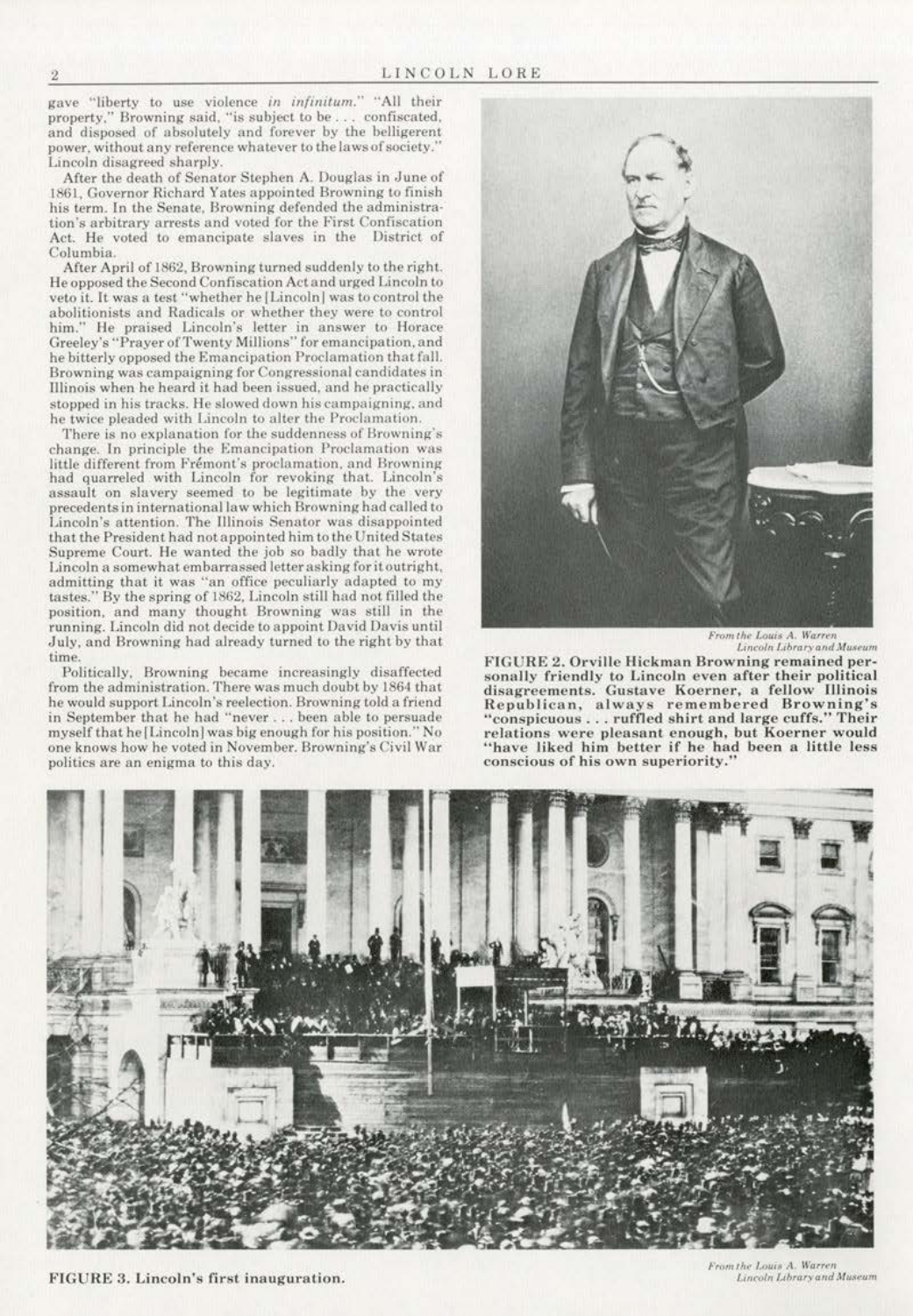## THE BERCHEM CONNECTION

When Dr. O. Gerald Trigg found the superb casting of Leonard Yolk's life mask of Lincoln now in his possession (see Lincoln Lore Number 1701), he also discovered a crucial aspect of the history of Volk's famous mask. the role of Jules Bcrchcm. Bcrchem was a Prenchman. born in Grenoble in 1855. VoJk's junior by twenty-seven years, Berchem was indentured to learn bronze work six years after Volk made his original plaster mask of Lincoln. The young Frenchman came *to* America in 1882 and established his own foundry three years later. Volk's son sold the original mask in 1886, but, sometime after Berchem's arrival in this country, Volk lent the original mask to the French foundry-man. Dr. Trigg's mask was in all likelihood cast before 1886 and is, therefore, the oldest extant bronze copy.

It occurred to Dr. Trigg that Berchem probably also made bronze copies of Volk's castings of Lincoln's hands. By discovering the Berchem connection, he was able to conduct an intelligent search for the hands that surely existed somewhere. Contacts with Berchem's descendants soon bore fruit, and Reverend Trigg now owns bronze castings of the hands as well. Like the mask, the right hand has an "M" on it, probably designating it as a masler copy.

The massive bronze fists are important artifacts, peculiarly revealing of characteristics that do not show in Lincoln's face. The right hand is conspicuously different from the left because it is swollen and puffy from handshaking. These are the hands of a politician. These are the hands. too. of a healthy man. They show the results of a youth spent grappling with the wilderness: robust strength. They also give the lie to the sensational, but rather silly, theories that Lincoln suffered from Marfan's Syndrome. Doctors call this congenital disease ·'arachnodactyly." a name derived from the spidery fingers of the disease's victims. Many descriptions of these fists would be apt, but "spidery" is not among them.



*From the Louis A. Warren*  $Lincoh$ *Library* and Museum

FIGURE 4. The right hand of the Trigg bronze castings bears an inscription similar to the one on the bottom of the mask. It also bears an ''M" at the base of Lincoln's thumb like the one in the ear of the mask. At Volk's request. Lincoln held a stick in his right hand, part of a broom handle which Lincoln himself cut for the casting. Volk made plaster casts of Lincoln's hands the day after the official committee came to Lincoln's home to notify him of his nomination for the Presidency. "The committee," Volk remembered, "and the vast crowd following passed in at the front door, and made their exit through the kitchen door in the rear, Mr. Lincoln giving them all a hearty shake of the hand as they passed him in the parlor.'